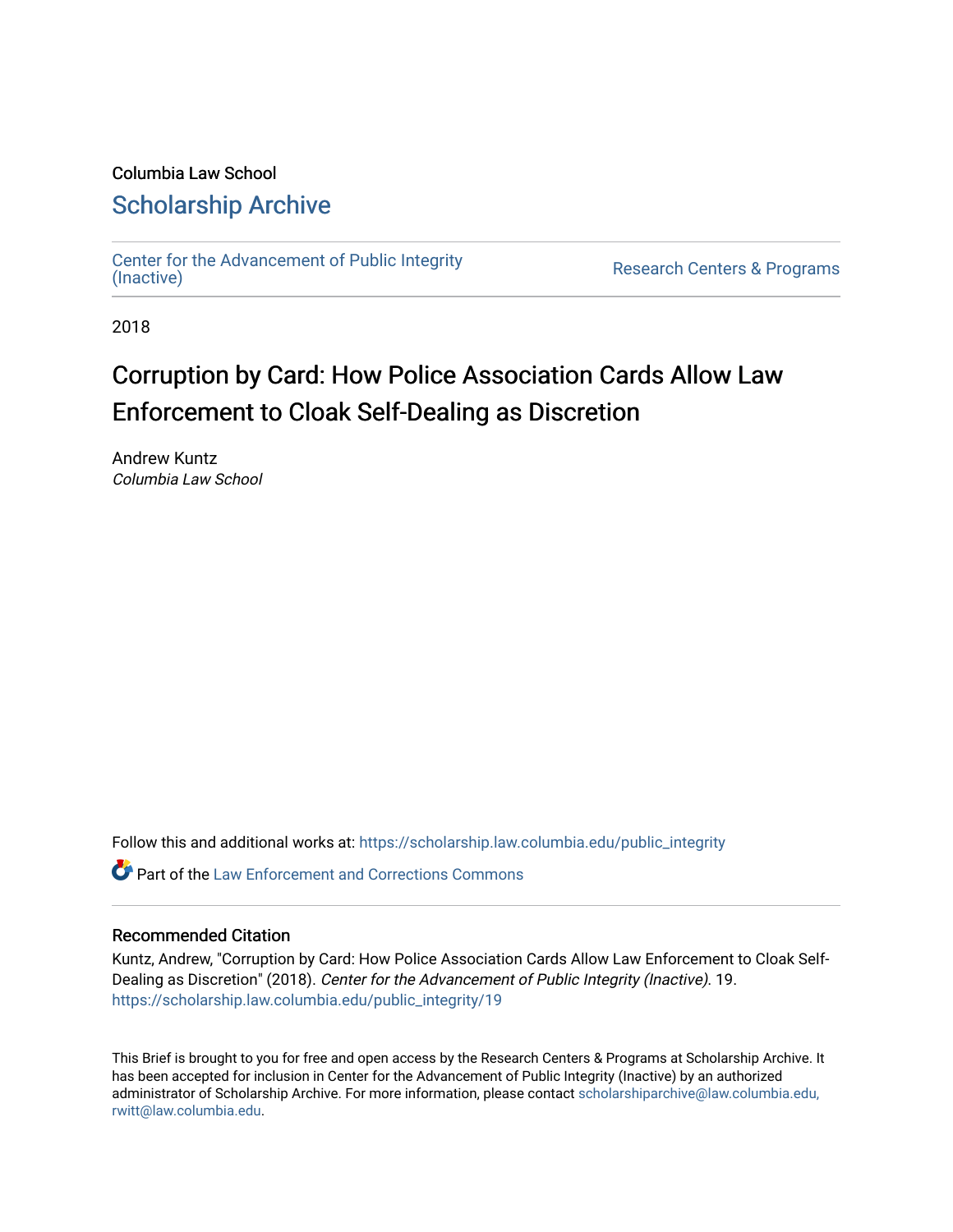**CENTER ADVANCEMENT**<sub>OF</sub> **PUBLIC INTEGRITY** 



# Corruption by Card:

# **How Police Association Cards Allow Law** Enforcement to Cloak Self-Dealing as **Discretion**

0

COLUMBIA LAW SCHOOL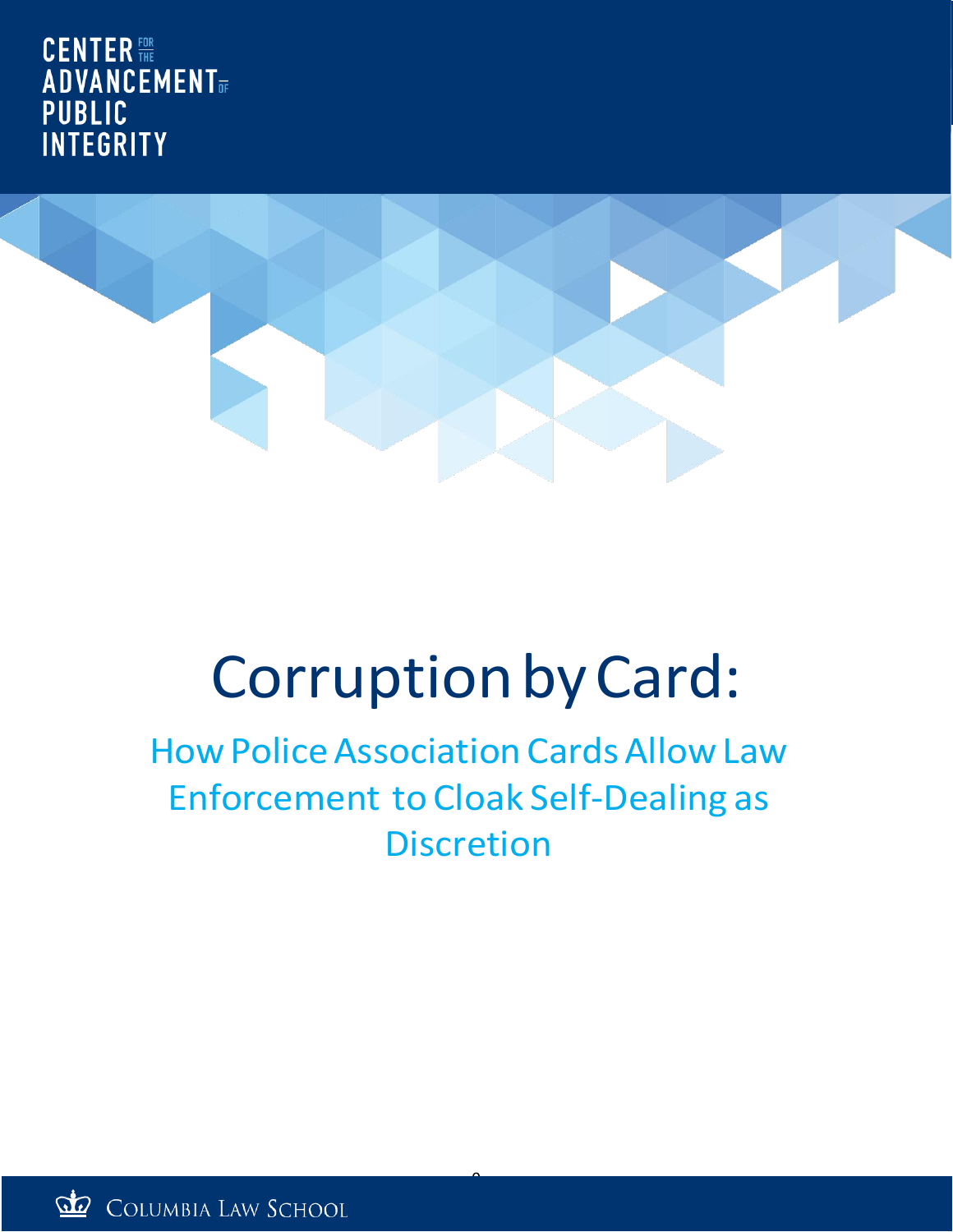### **INTRODUCTION**

Law enforcement abuse their discretion by providing favorable treatment to individuals that demonstrate a relationship to the law enforcement community. Private organizations affiliated with law enforcement have capitalized on this by creating association cards which are distributed by members to friends, family members, and others. Card holders present the card during encounters with law enforcement to signal that they have a relationship with law enforcement, with the expectation that they will receive favorable treatment. Though the cards have no formal authority behind them, strong norms in the law enforcement community punish officers that fail to honor them. Because the cards are distributed and honored on the basis of an individual's official position and are used in a nontransparent way, the practice raises ethical and legal questions about whether it is corrupt. This paper explores the nature of the card system, its ethical and legal implications, and ways to end it, with a focus on New York State.<sup>1</sup>

### **THE CARD SYSTEM**

<span id="page-2-1"></span><span id="page-2-0"></span>The card system has existed for decades in different forms.<sup>2</sup> Though it has been abandoned by some organizations in the wake of scandals or legislation,<sup>3</sup> it continues to be used by organizations associated with major law enforcement entities, such as the New York Police Department (NYPD).<sup>4</sup> The system itself generally works as follows. Private organizations and unions, comprised of current and former law enforcement, provide their members with association cards each year.<sup>5</sup> The front of each card bears the name of the association, the year, and a prominent image of a badge.<sup>6</sup> The back of each card indicates the organizational hierarchy,<sup>7</sup> the name and contact information of the issuer, and the intended recipient of the card.<sup>8</sup> Interestingly, cards may also include language indicating that the organization remains the exclusive owner of the card and that the card may be taken at any time by law enforcement.

Organization members then distribute or sell the cards to friends, family members, and other individuals.<sup>9</sup> These cardholders then present the cards during encounters with law enforcement with the expectation that they will receive a more favorable outcome. The law enforcement officer may inquire as to the identity of the officer that provided the card and may, at the time of the encounter or a later time, contact that officer to verify the card. Typically, the cardholder retains the card for use again in the future.

The effect of a card is a point of contention. Officially, the cards have no authority and officers are under no obligation to honor them. For example, the NYPD maintains that they do not recognize the card as "carrying any privileges," and that the card should "have no influence on an officer's discretion in enforcing the law" because "officers are expected to do their jobs without favoritism."<sup>10</sup>

In practice, cards provide the holder with preferential treatment by law enforcement.<sup>11</sup> The card system "sets up different sets of [unwritten] rules" where strong informal norms encourage officers to reduce offenses committed by cardholders, or overlook the offense entirely.<sup>12</sup> Though the system is ultimately driven by the officers themselves, affiliate organizations help perpetuate these norms, maintaining a policy that cards should influence the officer's discretion.<sup>13</sup> For example, the New York City Patrolmen's Benevolent Association (PBA), the largest NYPD officer union, claims that cardholders deserve "extra courtesy" out of recognition of the service of the issuing officer, that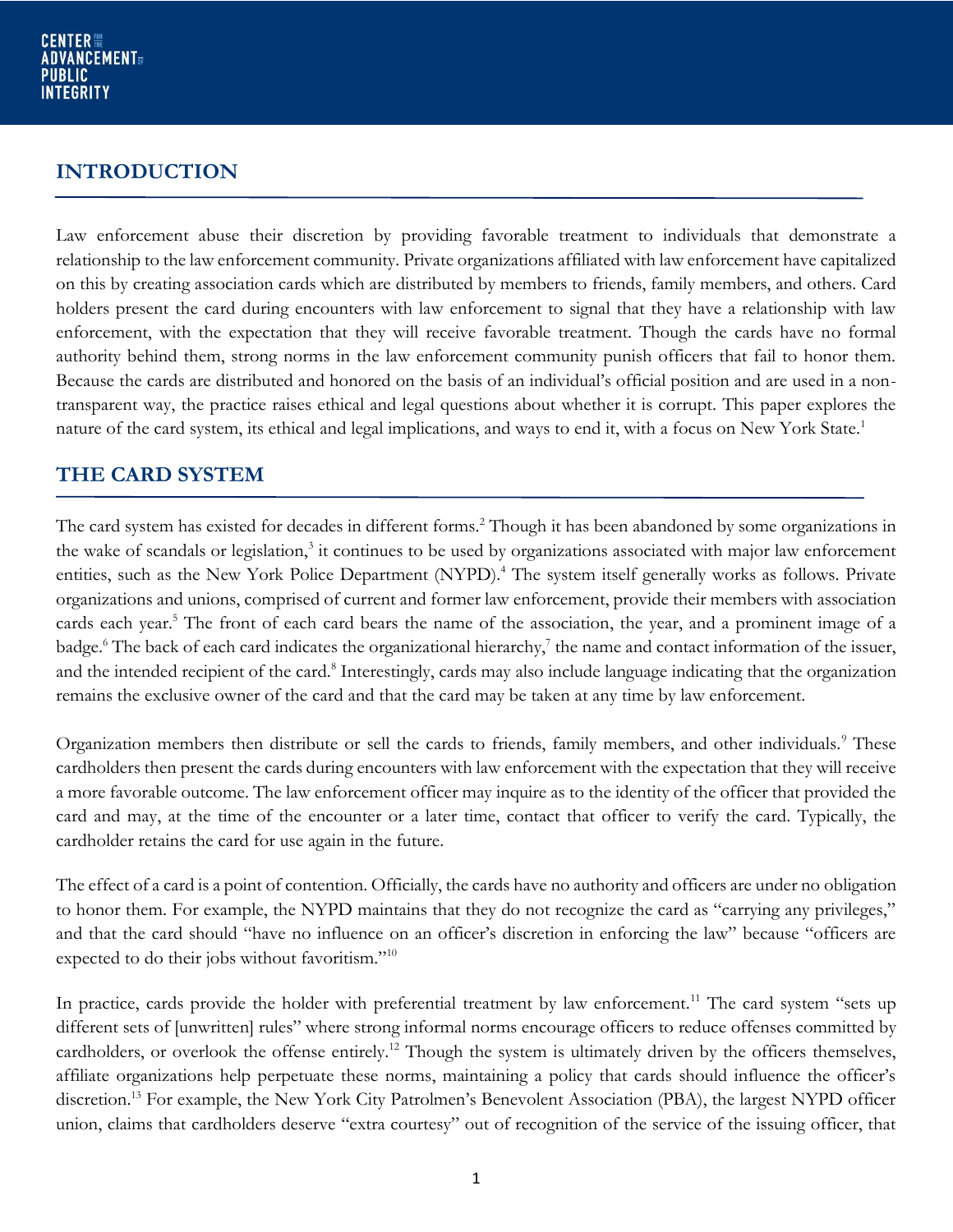the risks officers take "make them different from other people," and that other officers should treat the cardholder more favorably as a result.<sup>14</sup>

Unsurprisingly, there are no statistics or records about the number of cards in circulation, how often they are used, or how they have affected encounters with law enforcement.<sup>15</sup> The effect also cannot be estimated by reviewing guidelines about card use because there are none.<sup>16</sup> However, the culture surrounding the card system suggests that the cards have a substantial effect. When asked the effect of associate cards, officers and affiliate organizations "clam up faster than a felony suspect who wants his attorney."<sup>17</sup> Inquiries at all levels of authority and even with promises of anonymity receive refusals to answer or no answer at all.<sup>18</sup>

Though this silence is suggestive, how non-compliant officers are treated by other officers and affiliate organizations is even more telling. For example, last year an NYPD Officer was given a daily summons quota<sup>19</sup> that forced him to issue summons to drivers that were using PBA cards but nonetheless had broken the law.<sup>20</sup> In response, the PBA representative in his precinct and other officers harassed him for months. Further, the PBA representative refused to provide the officer with PBA cards, while his fellow officers said they were going to give ticketed motorists the officers personal information so that they could confront him off-duty.<sup>21</sup> He also had firecrackers thrown at him by fellow officers in his precinct locker room.<sup>22</sup> Though those officers claimed it was a prank, the non-compliant officer didn't know them.

All of the above suggests that cards are effective, even if their impact cannot be specifically determined. This aligns with the anecdotal experience of many cardholders that they believe using a card reduced or mitigated the negative impact of their offense.

It is important to note, though, that the system is not universal nor guaranteed to work. Whether a card works may depend on a few different factors that vary by whether you are using the card in the jurisdiction of the issuing officer or not. If you are, three factors matter. First, what the holder did matters, and even the affiliate organizations maintain that officers should not be affected by the card where a serious offense is involved.<sup>23</sup> Second, cards are best used with officers that are members of the affiliate organization that issued the card, for example using a sheriff's card with a sheriff. Third, a card may not work if the holder cannot explain how they obtained the card or their relationship to the issuing officer.

If you use the card outside the jurisdiction of the issuing officer, cards may still be effective but can depend on personal and professional relationships between units of law enforcement: proximity to the department the issuing officer belongs to, whether there is a feud between the law enforcement departments, whether the officer you are dealing with hasn't had their cards honored by the issuing department, whether the encounter officer knows the issuing officer, and whether the jurisdiction you are in even participates in the card system.<sup>24</sup>

# **CREATING THE ENVIRONMENT: DISCRETION AND TRANSPARENCY**

To understand why the card system works, it is necessary to explore the environment that it operates within. Two factors create this environment: significant discretion and low transparency.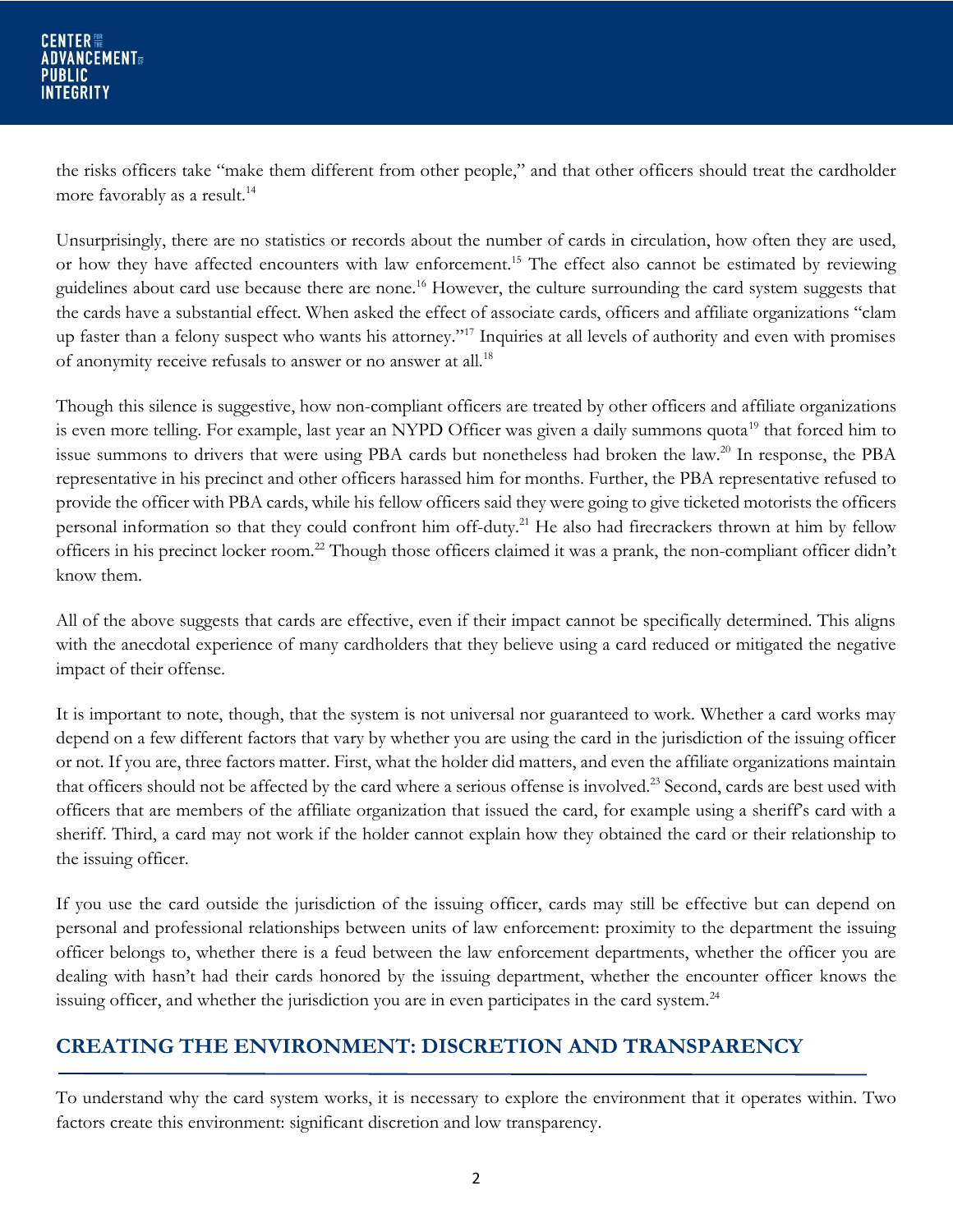#### **The Role of Discretion**

First, as a general matter, police officers<sup>25</sup> are entrusted with significant discretion as to how they enforce the law.<sup>26</sup> This reflects a practical, policy, and societal judgment. As a practical matter, extending discretion to officers is efficient; it allows them to "filter" offenses and use their limited resources to address offenses that pose a greater threat. As a policy matter, requiring officers to handle all offenses in the same way may impact how they investigate an offense so that they may still control the outcome, undermining the investigation in the process.<sup>27</sup> Finally, as a societal matter, we extend discretion to officers as a check on the system, a way for us to prohibit types of conduct but make a contextualized judgment based on the person, the conduct, and the basis for the prohibited conduct.<sup>28</sup> It is through this discretion that officers extend more favorable treatment to cardholders.

#### **The Role of Transparency**

Second, police officers operate with relatively low transparency insofar as association cards are involved. The day-today schedule of police officers, the details of their activities, the outcomes of their encounters with individuals, and the reasoning for those outcomes are generally not available to the public.<sup>29</sup> Further, each of the parties involved in an encounter, the police and the individual, lack an incentive to report or disclose the use of a card. For the police officers, they are indirect beneficiaries of the card system and because the cards are not illegal, have no reason to document their use. For the cardholder who receives a favorable outcome, they have an interest in continuing the system. For the cardholder who does not obtain a favorable outcome or who cannot tell if the card made a difference, complaints may go to the officer they obtained it from but not the general public.<sup>30</sup> Thus, unless the officer fails to carry out the order of a superior, fails to address a visible and serious offense, or publicly admits that a card affected their decision making, cards are able to be used without visibility.

# **PLACING THE PRACTICE: CERTAINLY QUESTIONABLE BUT CORRUPT?**

With an understanding of the card system and the environment in which it operates, we turn to the question of whether it is a corrupt practice. Corruption can take many different forms and involves "the abuse of entrusted power for [direct or indirect] private gain."<sup>31</sup> There is no dispute that favorable treatment is a private gain. Instead, the argument centers on whether the card system is an abuse of entrusted power.

#### **The Case Against Corruption**

Affiliate organizations argue that there is no abuse of power because the discretion of the enforcing officer always governs.<sup>32</sup> In deciding how to handle a situation, an officer is allowed to take various things into account, including whether they believe the offender is an otherwise law-abiding citizen or does not deserve a penalty for the offense at hand. They may also argue that the card system does not abuse that entrusted power because it is simply an expression that the holder has a relationship with law enforcement, which could happen anyway through speech, and the officer is under no obligation to take it into account. Further, that the cards are only intended to be used by those individuals favored by law enforcement is not self-dealing because the cards are received and issued in the private capacity of the officer, and any effect on the discretion of other officers is not because of the official position of the issuing officer, but out of recognition for their work and the sacrifices their friends and family make.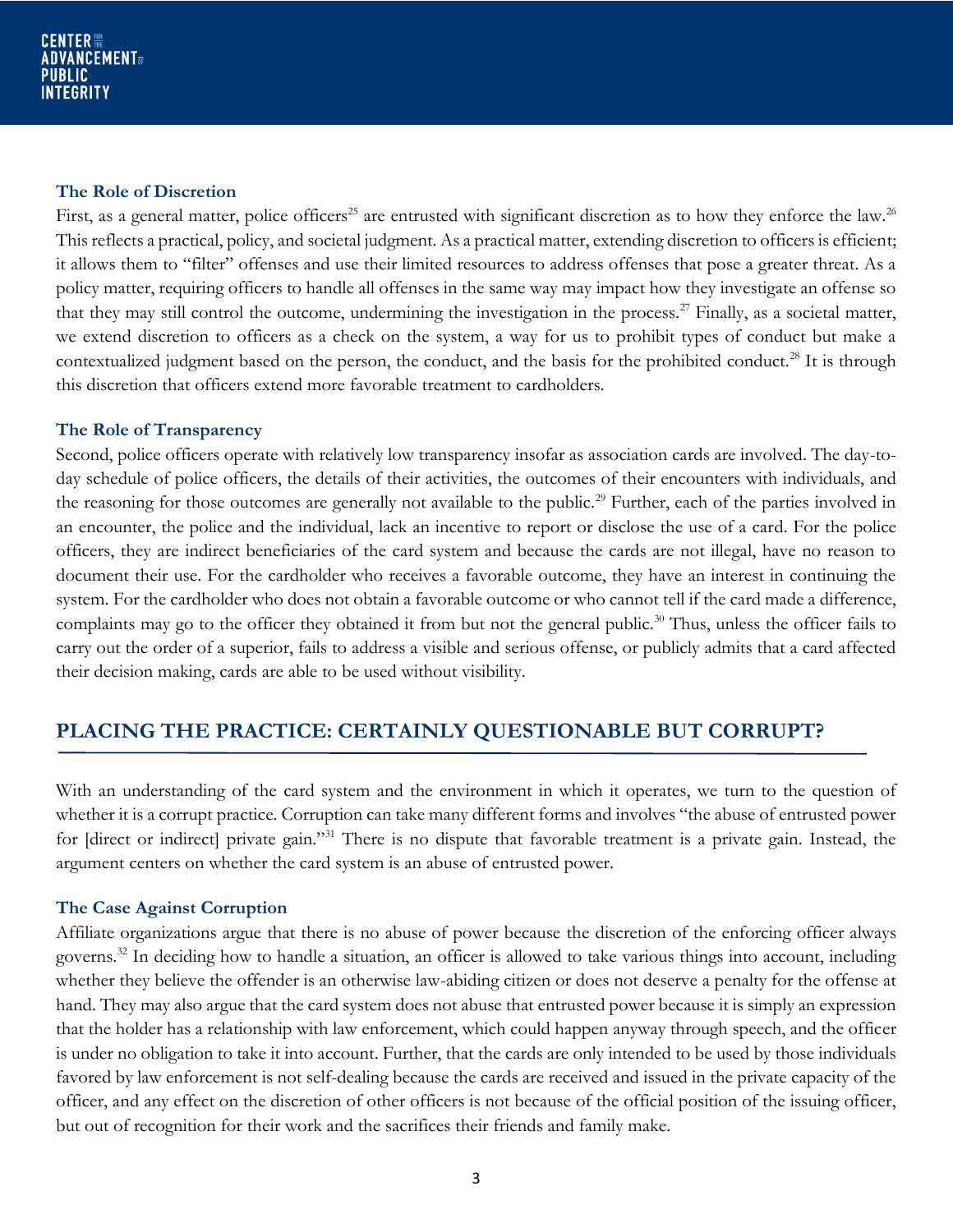#### **The Case for Corruption**

The self-interested arguments of proponents of the card system are as unsatisfying as they are indefensible. As the New York Court of Appeals has held, that an officer has discretion over the performance of a duty does not render that performance immune from an abuse.<sup>33</sup> Accordingly, the card system constitutes an abuse of power in two ways: first as an improper basis for the exercise of discretion, and second as a failure to exercise a duty to obtain a benefit.

#### **A. An Improper Basis for Discretion**

As affiliate organizations themselves suggest,  $34$  the card system conveys that the holder has a relationship with a law enforcement officer, and by nature of the official position of that officer, deserves preferential treatment.

Though the affiliate organizations may try to argue that the card just means that the holder is a generally lawabiding citizen, how the system actually works undermines that. The card isn't given to just any law-abiding individual, nor is it conditional on following the law at all. Instead, it's a nepotistic system where the cards are given to the friends, family members, and connections of law enforcement. Affiliate organizations may also try to argue that the cards are not corrupt because they are issued, distributed, and honored in a private capacity, but what renders them corrupt is that law enforcement are systematically looking the other way on violations of the law because of the position of another officer, regardless of the private element. Further, such an argument falls apart when we consider the verification process and how non-compliant officers are treated.

With regards to the verification process, when an officer verifies the identity of the card issuer, they are not checking whether the officer is part of the affiliate organization or whether the holder is otherwise a lawabiding citizen. They are asking about the issuer's official position. Additionally, if the system is entirely private, why are non-compliant officers ostracized on the job, by both fellow officers and representatives of the organization that runs the system?

#### **B. Use of Official Position for a Benefit**

Beyond the point that the card is an improper basis for influencing discretion, the card system is also corrupt and an abuse of power because law enforcement officers are using their official positions to obtain a benefit. A benefit is "any gain or advantage to the beneficiary and includes any gain or advantage to a third person pursuant to the desire or consent of the beneficiary.<sup>35</sup> Thus, officers act with intent to obtain a benefit when they distribute the cards and when they honor the cards, as they act to perpetuate the system.

Finally, the fact that a person may just say that they know a police officer, instead of using a card, does not mean the card is not corrupt. As the discussion above makes clear, a relationship to law enforcement is an improper basis for affecting discretion, and allowing the same idea to be expressed one way doesn't mean other ways of expressing that idea are not corrupt. For example, money is a now a recognized form of speech, but we still maintain laws against bribery. Because we have established that the card system is corrupt, we turn to potential solutions to the problem.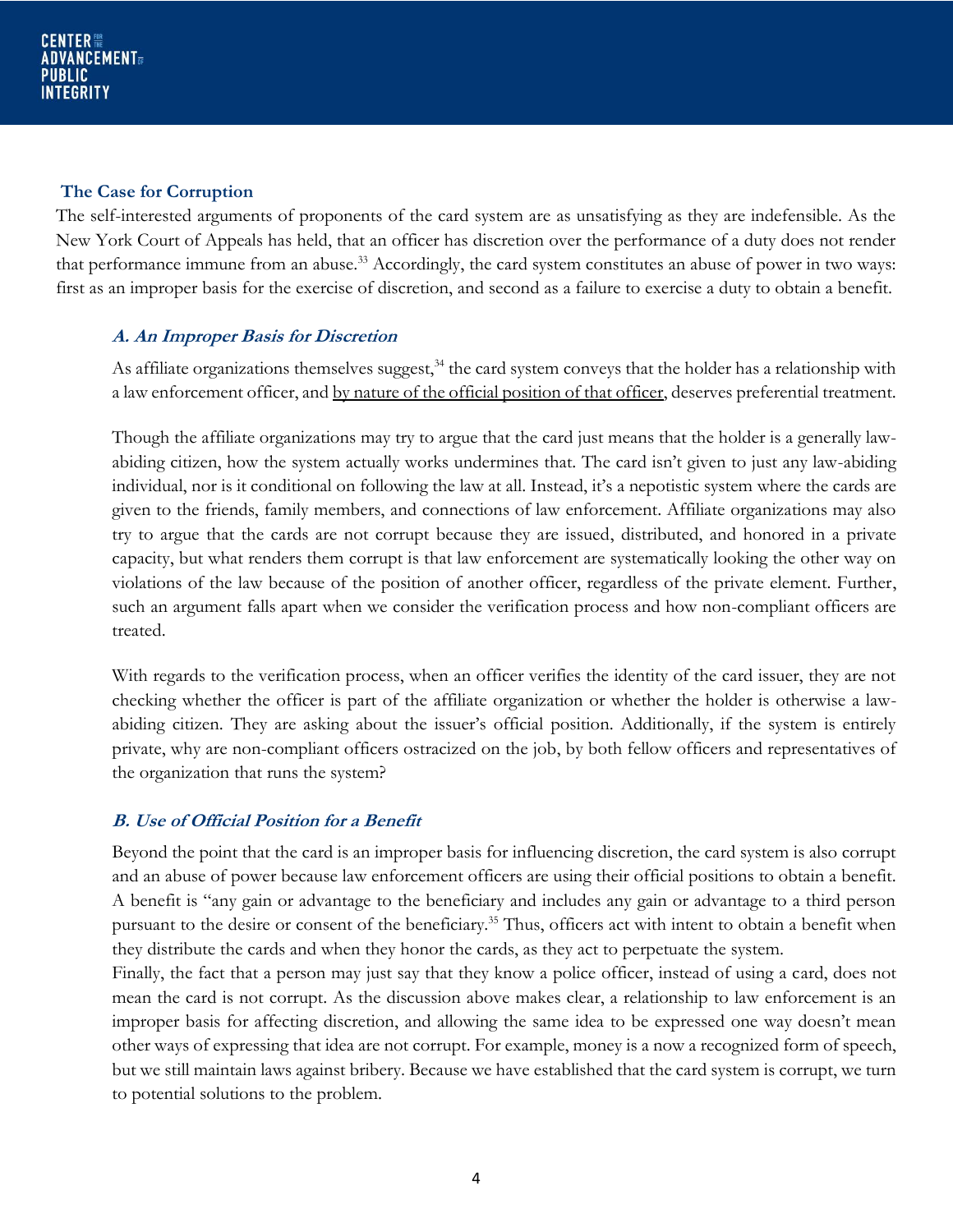# **SOLVING THE PROBLEM: PROSECUTION, LEGISLATION, AND REGULATION AS SOLUTIONS**

Where the card system remains in use, it is deeply entrenched. Determining why it remains in place is not critical to its removal. Whether it continues because a majority of officers favor the system, or just because strong informal norms ensure general compliance, either way means that a gradual internal deconstruction of the system is doubtful.<sup>36</sup> Accordingly, the most viable solutions are those that punish the system, criminalize the system, or otherwise prohibit it. For reasons I make clear below, I propose a solution that draws upon elements of all three options.

#### **Prosecution as an Option**

The first option to address the card system would be to prosecute the participants: the individual that uses the card, the officer that distributes or sells the card, the officer that honors the card, and the organization that issues the card. Yet, just because a participant acts corruptly does not mean they broke the law. To consider the viability of prosecution then, we must consider which participants the law can reach. $37$ 

Under New York law, five relevant criminal provisions to the card system are § 195.00 Official Misconduct, § 200.00 Bribery, § 205.50 Hindering Prosecution, § 210.00 Perjury, and § 190.25 Criminal Impersonation.<sup>38</sup> However, prosecution under any of these provisions may be difficult. First, perjury is not viable because there is no oath or sworn testimony involved. Second, criminal impersonation is also not viable because the cardholder is the only party that comes close to making an impersonation, but they are not subject to the statute because they are not impersonating a specific person or pretending to be a public servant.<sup>39</sup>

The remaining three statutes, official misconduct, bribery, and hindering prosecution however, could be charged with the right facts. The officers that distribute and honor the card could be charged with official misconduct<sup>40</sup>, the cardholder could be charged with bribery<sup>41</sup>, and the affiliate organization could be charged with hindering prosecution.<sup>42</sup> Though the acts of the participants may satisfy the relevant statutory elements, such a prosecution would be the first of its kind and the caselaw would need to be developed.<sup>43</sup>

#### **A. Developing the Law: Charging Official Misconduct**

The most viable place to start as a matter of law, evidence, and public opinion, would be to bring a charge of official misconduct against an officer that sells an association card and then falsely verifies the identity of the holder. Relevant here, under New York law, a public official is guilty of official misconduct when "with intent to obtain a benefit . . . [a public official] commits an act relating to his office but constituting an unauthorized exercise of his official functions, knowing that such act is unauthorized."<sup>44</sup>

It should be noted that Official Misconduct is not intended to serve as a catchall for improper acts by public servants and therefore excludes acts that are the "product of inadvertence, incompetence, blunder, neglect or dereliction of duty, or any other act, no matter how egregious, that might more properly be considered in a disciplinary rather than a criminal forum."<sup>45</sup> In order to sort between those matters suitable for criminal prosecution and civil resolution, Official Misconduct requires the prosecution to show that the defendant acted with intent to obtain a benefit, and acted with knowledge that their act was an unauthorized exercise of their official function.<sup>46</sup> Thus, the presence of two mens rea elements represents an "exacting standard"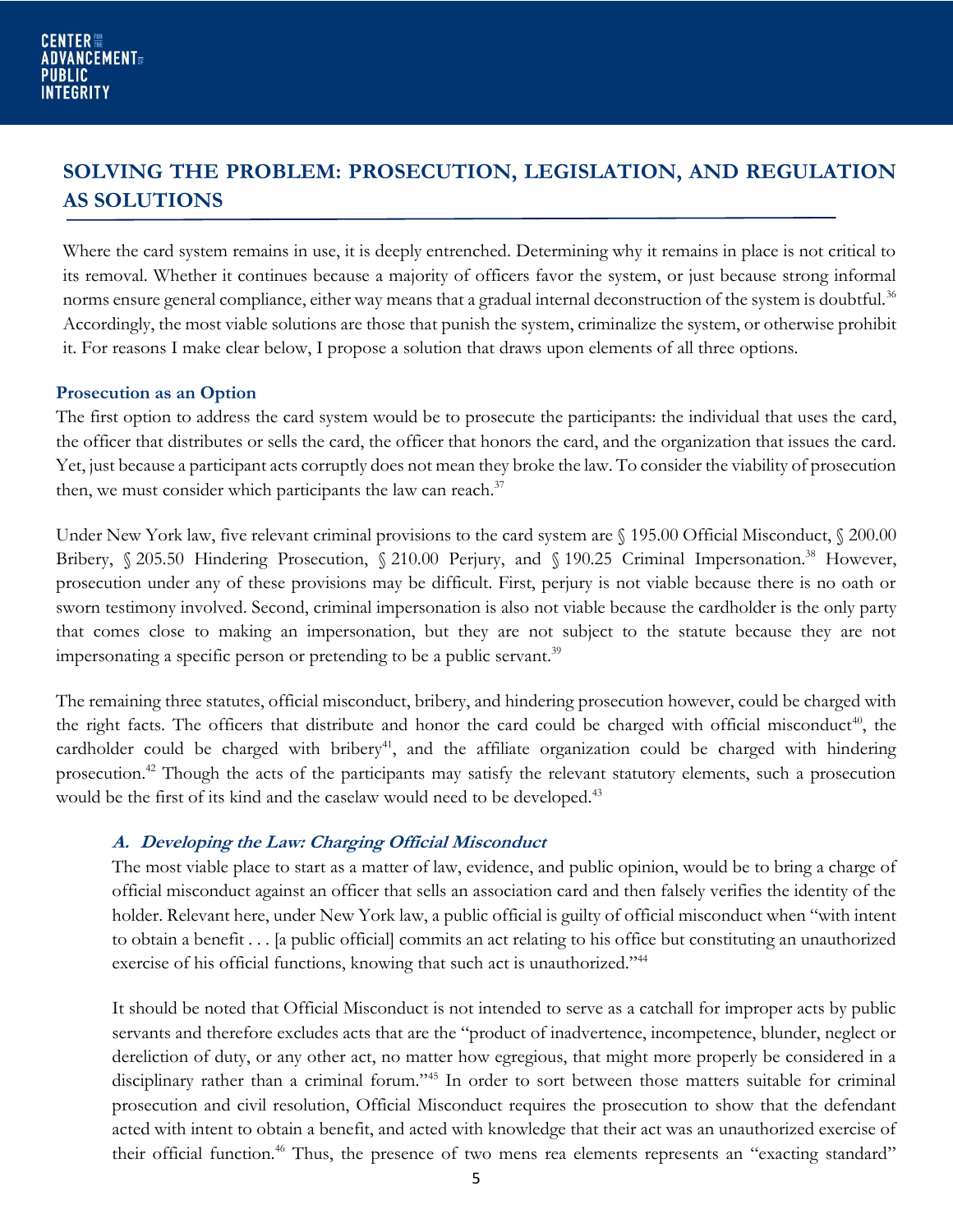intended to criminalize "flagrant and intentional abuse of authority by those empowered to enforce the law rather than good faith but honest errors in fulfilling one's official duties." <sup>47</sup> However, the presence of the knowledge and intent mens rea requirements "were not meant to limit in any substantive way the types of conduct that would be culpable."<sup>48</sup>

#### **a. Public Official and Intent to Obtain a Benefit**

With that in mind we turn to the elements of the crime. First, a police officer is clearly a public official.<sup>49</sup> Second, the officer clearly acted to obtain the benefit of favorable treatment for the cardholder or the money received from the sale. A benefit for the purpose of official misconduct is "any gain or advantage to the beneficiary and includes any gain or advantage to a third person pursuant to the desire or consent of the beneficiary."<sup>50</sup> Courts have taken the legislature at its word when it said "any gain or advantage," and courts have held that a benefit "includes more than financial gain and can encompass political or other types of advantage."<sup>51</sup>

#### **b. An Act in Relation to Their Office**

Third, the officer acted in relation to their office whether the act is defined as (1) the sale of the card, (2) the sale and verification of the card, or (3) the verification alone. To constitute official misconduct, the act involved must be related to the office and position of the defendant.<sup>52</sup> An act is related to the office of the public official when it involves "his or her real or apparent authority."<sup>53</sup> Apparent authority, also known as colorable authority, exists where the defendant has "some official relation" to the act, even "though the act itself may be technically beyond his official powers or duties."<sup>54</sup> Whether an act is related to the office of the defendant is not an exacting standard and has not required the prosecution to show the type of facts required for vicarious liability in a civil suit.<sup>55</sup> Further, that a public official was not working at the time of the allegedly corrupt act has not precluded that act from being related to their office for a charge of official misconduct.<sup>56</sup> However, it is not enough for the act to only be abstractly related to the real or colorable authority of the defendant. Instead, the authority of the defendant should have an actual role.<sup>57</sup>

Where the act is alleged to involve the sale of the PBA card, a defendant may argue that the sale of the act is "not made possible or in any way furthered" by their official position; that the defendant received the card in their capacity as a private citizen, as private property; and that therefore the sale of the card did not involve the actual or colorable authority of their office.<sup>58</sup>

This defense may be resolved by arguing that the defendant obtained the PBA card by nature of their official position, and so too, the sale involved their colorable authority because it identified a police officer in their official capacity, potentially affecting whether the sale took place, as well as the price of the sale. The defendant may try to undermine this counter-argument by saying that under such a theory anything issued to a public official by nature of their office could not be sold without incurring an official misconduct charge, even a free pancake coupon. The key difference though is that the value of a coupon, memorabilia, etc., does not draw upon the continued relationship between the item and the public official.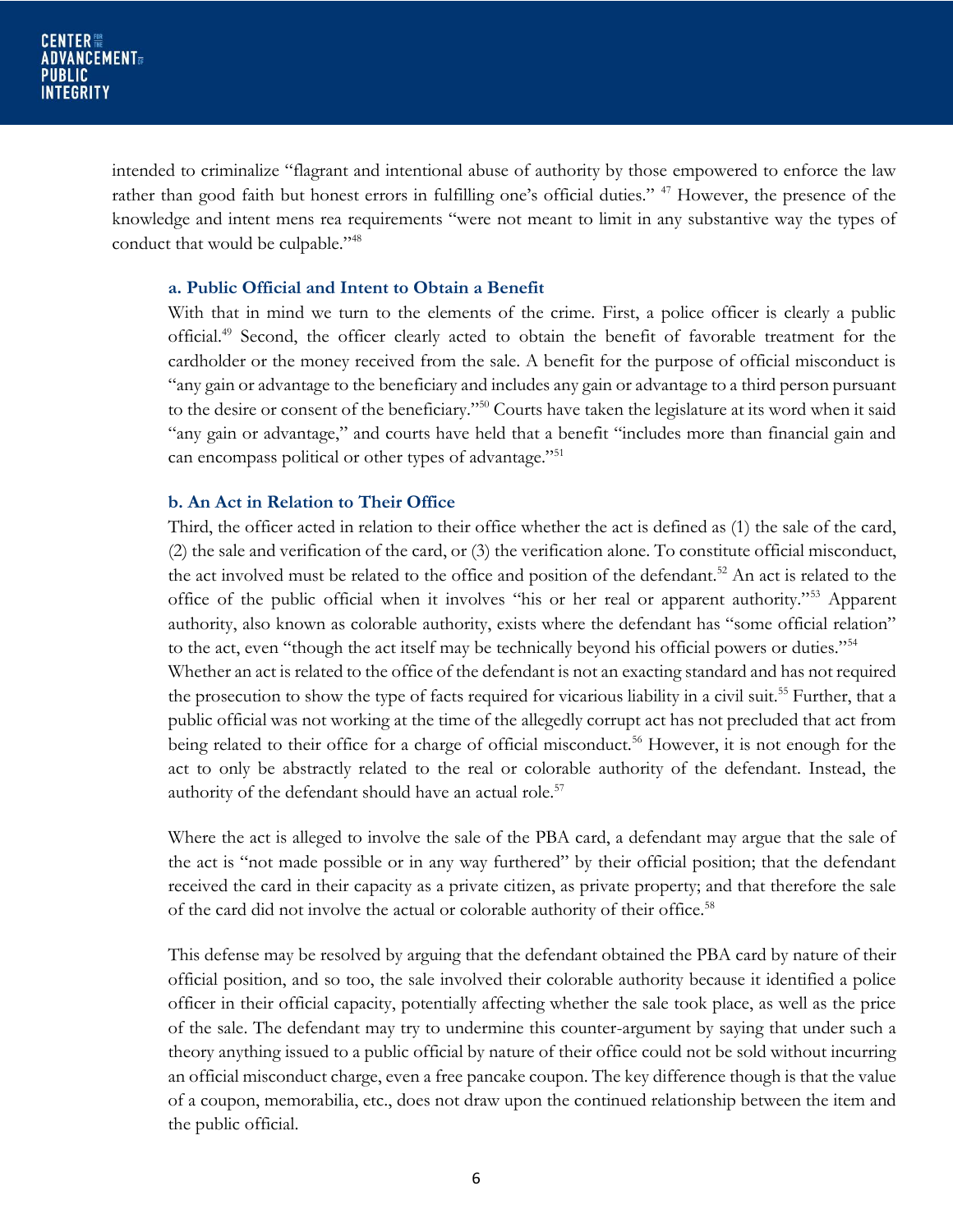Facts supporting, a more feasible theory would be that the act in question is either the sale of the card and subsequent verifications or the verifications alone. Where the defendant is contacted to verify the card, they are affirming not only their relationship to the card holder but also the fact that they are a police officer. The defendant is not asked and does not affirm merely that they are a member of the PBA, and by affirming that they are a police officer the defendant uses their "position as a police officer and [their] attendant special relationship" with other police officers.<sup>59</sup>

#### **c. Knowingly Committing an Unauthorized Exercise of Official Functions**

Fourth, for an act to constitute official misconduct, it must be an "unauthorized exercise" of the defendant's "official functions" that the defendant commits "knowing that such act is unauthorized."<sup>60</sup> There is no bright line rule as to what qualifies as an unauthorized exercise of official functions, rather, it is "based on consideration of all the surrounding circumstances."<sup>61</sup> Evidence of the circumstances "may include, among other things, the manner in which the act was undertaken, the governing guidelines, rules, and protocols, as well as the actor's motive."<sup>62</sup> Thus, "the same act may be authorized in some cases, but unauthorized in others."<sup>63</sup> However, a "corrupt motive or purpose" alone does not render an act unauthorized.<sup>64</sup>

That an act has not violated a specific "rule, regulation or policy governing the official's position" has not precluded prosecution.<sup>65</sup> In such a situation, the question becomes whether "the conduct at issue [is] such that a public officer should know that it constitutes an unauthorized exercise of his official functions<sup>[?]"66</sup>

Here, because the cards in theory have no formal authority and because the NYPD Patrol Guide does not address their use, any prosecution would have to argue that the officer should have known that the sale and/or verification of the card was unauthorized. The best option would be to argue that the officer should have known that it was unauthorized because all acts involve the defendant in their capacity as a public servant or to argue that for an individual with employment in law enforcement, further, as a police officer, there are regulations as to their ability to associate with individuals engaged in criminal activity, accepting money, and other acts that may affect their decisions.

#### **d. The Viability of Prosecution**

As the analysis above reveals, prosecution may be a viable option, but it would be the first case of its kind<sup>67</sup>. Barring otherwise significant criminal conduct, prosecutors may decline to bring such cases because of the effect on their relationship with police officers. Further, the judge and the jury in any case would have a number of factual and legal questions, based on which they could stop a prosecution out of doubt about the criminal nature of the acts, concerns about notice to the defendants that such acts were criminal, or hesitations about applying existing criminal laws to the situation. These problems could be alleviated through legislative action.

#### **B. Legislation as an Option**

Legislation is a second option for bringing an end to the card system. Legislation directly addressing the use of association cards would give everyone notice, provide a clear basis for prosecution, and signal to officers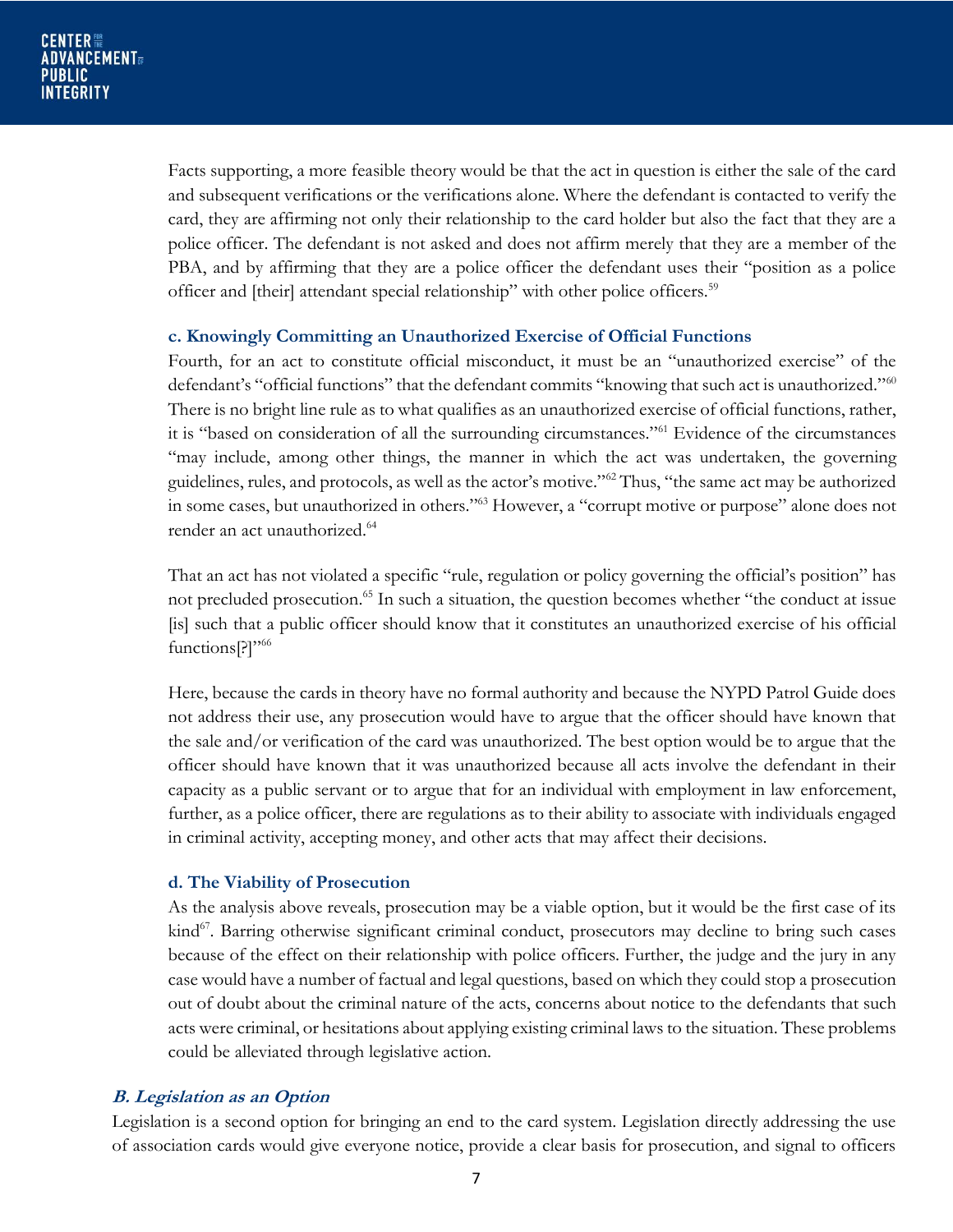and private actors that such a system is not acceptable. Such legislation is not without precedent. The State of California has made it a misdemeanor for any person to sell or give to another person "a membership card, badge, or other device where it can be reasonably inferred by the recipient that display of the device will have the result that the law will be enforced less rigorously as to such person than would otherwise be the case."<sup>68</sup> Whether the statute is effective is separate question, though, given that since its passage in 1963 no criminal prosecutions appear to be based on it.

Passing such legislation may prove difficult though. Currently there are no signs that sufficient political willpower or constituent interest exists to justify the legislature tackling the issue. Affiliate organizations would strongly oppose any such legislation, and politicians are particularly wary of being branded as opposed to any public safety group. Additionally, as the type of individuals that typically receive association cards, legislators have a vested interest in the status quo. For these reasons, any legislation would need to come on the heels of a scandal involving the card system and be properly designed and marketed to preclude affiliate organizations from blocking its passage. Thus, though legislation is certainly an option, it is not one that may be easily achieved.

#### **C. Regulation as an Option**

Regulation is the third option for addressing the card system. Law enforcement agencies could internally pass regulations similar to the legislation discussed above and punishing violations through disciplinary measures instead of criminal provisions. They could also merely prohibit verification of the cards. Either approach though would probably fail as law enforcement agencies are even more subject to capture by affiliate organizations than legislatures. Though immune from claims that they are undermining law enforcement, agency heads lack a sufficient incentive to do so, would face significant internal strife, and would open themselves up to replacement by opportunistic superiors.

#### **D. Proposed Solution: Draw from Each**

Each of the options identified above pose their own challenges. For this reason, I propose that a hybrid approach be adopted. Charges, as outlined above, should be brought where other serious crimes are alleged, to help protect the prosecution against criticism by police officers and concerns of judges and juries. At the same time, legislation could be proposed, while law enforcement agencies offer regulations as a more palatable alternative. Should any single measure work, then the government's ability to combat such corruption will be served. If any should fail, the others serve as a backup.

# **ENOUGH OF AN ISSUE: WEIGHING SOLUTIONS AGAINST THE PROBLEM**

Given the range of other corrupt activities that need attention, one may ask whether the card system is worth addressing. After all, cards seem to only affect relatively minor legal offenses while potential solutions could harm critical relationships between prosecutors and police or require a large amount of political capital to pass legislative or regulatory measures. These are valid concerns, but they should only inform how this issue is prioritized not whether it is it addressed at all.

As with other instances of corruption, the lack of transparency means that the scope, depth, and effect of the problem is not always apparent. We have no data as to how many cardholders violate the law without punishment, how many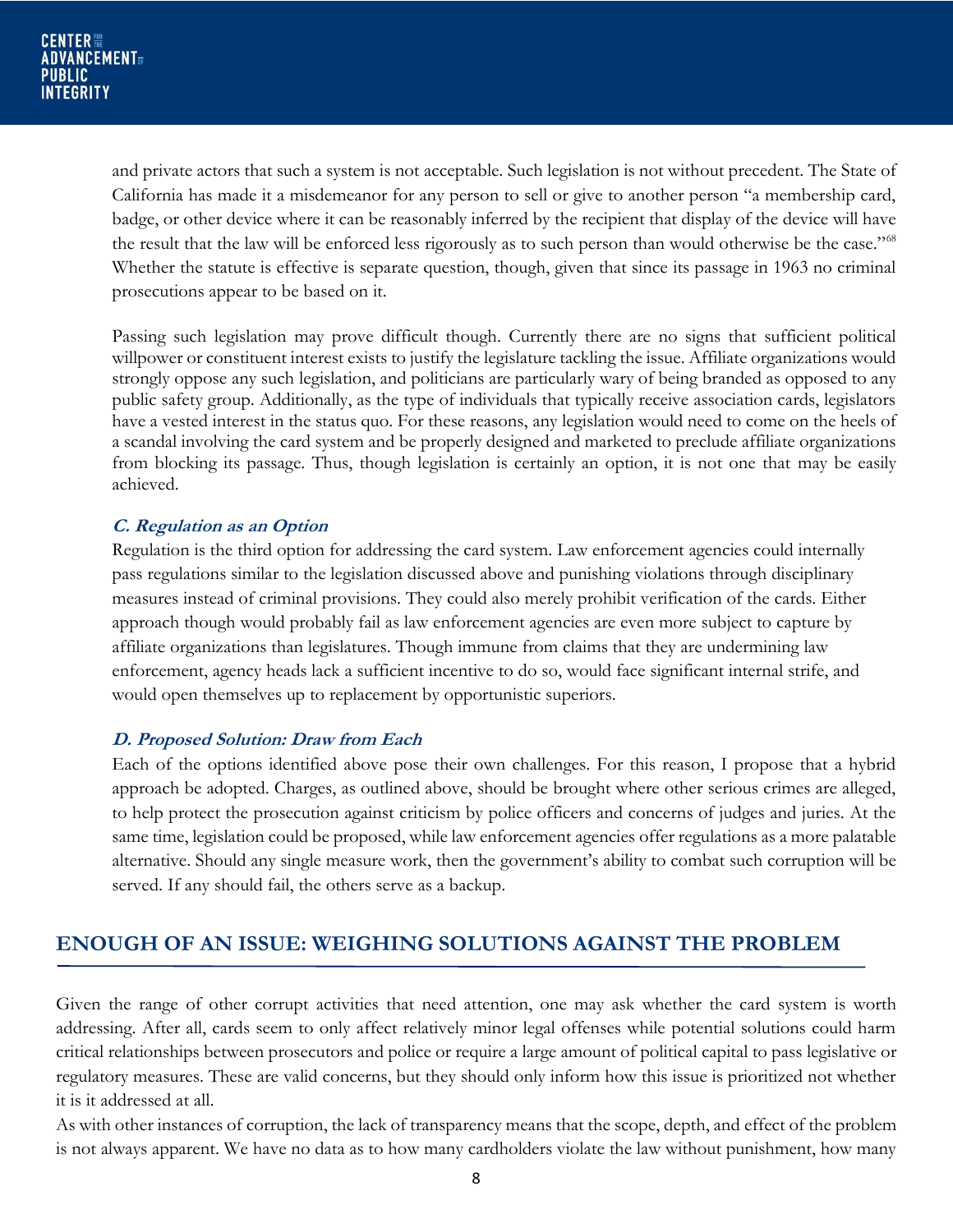do so repeatedly, or the details of those offenses. Further, though the cards are anecdotally understood as allowing holders to get out of minor offenses, such as speeding tickets, we have no way of knowing if officers are giving people a break on more serious offenses, such as drunk driving. Even where the nature of the offense at hand is not egregious, cardholders may be receiving less thorough assessments, and thus avoiding the detection of more serious offenses. Furthermore, in the view of the de Blasio administration's Vision Zero initiative, increased vigilance for relatively minor and non-violent offenses will mean a reduction in actual threats to public safety. For projects with aggregate goals, gaps in systemic enforcement mean that habitual offenders may unnoticed and unpunished until a serious violation occurs.

All of this does not even account for the potential secondary effects on public safety. The effect of cards is no secret, and even if we assumed that all friends and family members that receive the card are law-abiding citizens, the cards also are regularly sold to the highest bidder.<sup>69</sup> It would be a cost-effective measure for criminals and other corrupt actors to invest in some cards to minimize the attention they receive during encounters with law enforcement. Though anyone can say they know a police officer, the card system institutionalizes an assertion of that relationship, avoids scrutiny through unwritten rules, and informally punishes those public officials who don't comply, and using the card doesn't by itself subject the holder to any penalties; a dream system if you're a criminal. Yet, the card system should be addressed even if it merely allows individuals to receive a warning instead of a ticket for speeding. If we assume that each member of the PBA receives at least ten cards a year that means that there may be a minimum of 240,000 up to date cards in circulation.<sup>70</sup> Though there is no guarantee that everyone will make use of their card, even a  $25\%$ use rate means that 60,000 people are benefitting from the official position of their friends and family. Aside from the public safety concerns discussed above, this type of systemic low-level corruption may pose a greater threat to the public perception of law enforcement. Corruption on any scale undermines public trust, erodes the effectiveness of our institutions, and privilege those that benefit from it.

# **CONCLUSION**

The card system is a corrupt form of self-dealing by public officials, who use the discretion entrusted to them to cloak their abuse of power. This type of self-dealing by government officials undermines public trust by facilitating nepotism, hinders public safety by allowing violators to escape punishment, and exposes less-connected communities to fines and punishment that others avoid.<sup>71</sup> The system is also representative of the deeper cultural concern about law enforcement officers being above the law. As a matter of principle, equality, and utility, the card system should be ended. The solutions proposed by this paper provide different ways to achieve that goal and improve the government's ability to combat corruption. Though each faces considerable obstacles, none are insurmountable, but their implementation must be handled with care and in the wake of events that support their adoption. Should any succeed, this longstanding corrupt practice can be brought to a close.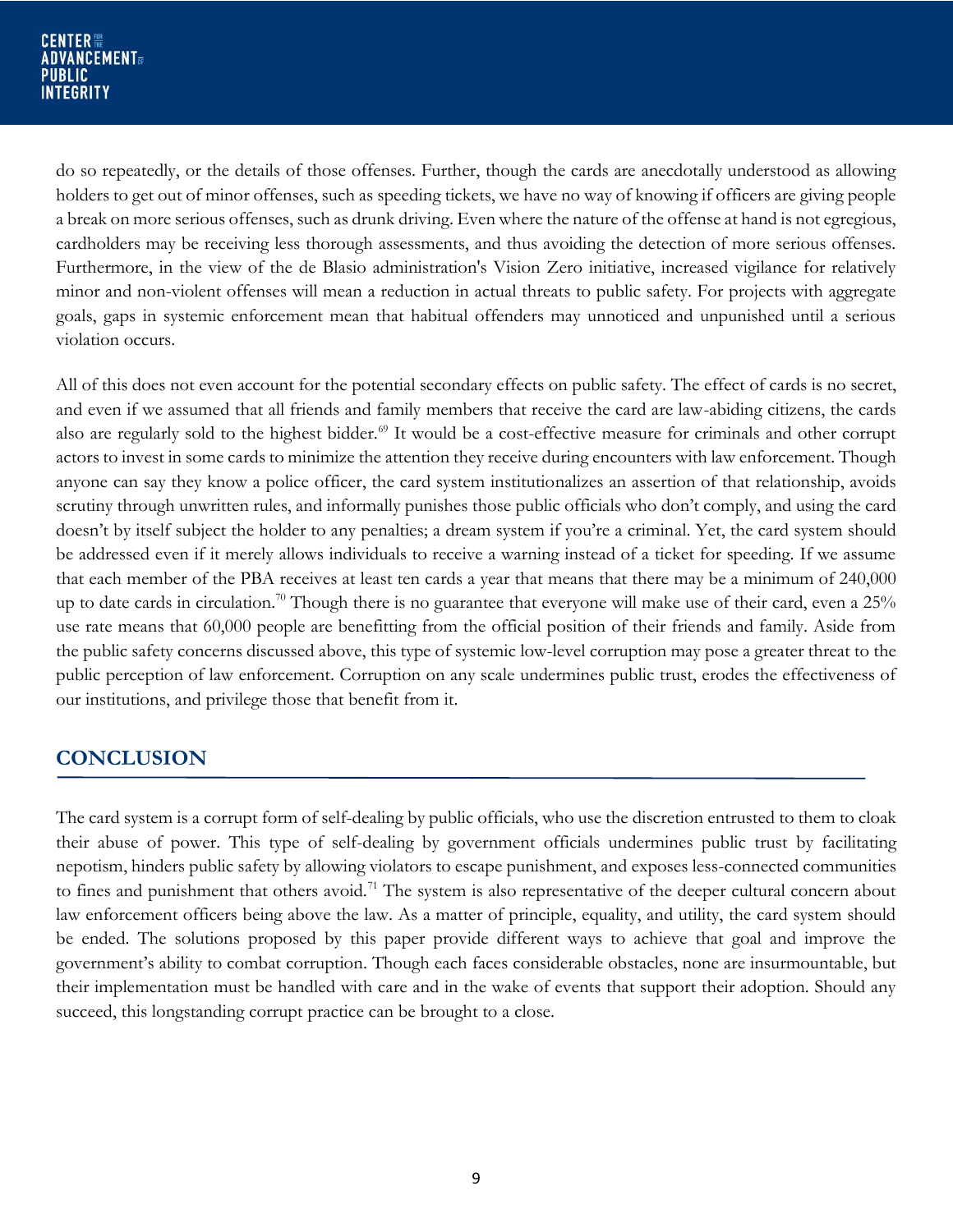# **About:**

#### **Author**

This brief was authored by Andrew Kuntz, Columbia Law School Class of 2019

#### **What is CAPI?**

The Center for the Advancement of Public Integrity is a nonprofit resource center dedicated to improving the capacity of public offices, practitioners, policymakers, and engaged citizens to deter and combat corruption. Established as partnership between the New York City Department of Investigation and Columbia Law School in 2013, CAPI is unique in its city-level focus and emphasis on *practical* lessons and tools.

**Published:** August, 2018 by the Center for the Advancement of Public Integrity at Columbia Law School. Available at **www.law.columbia.edu/CAPI**.

This publication is part of an ongoing series of contributions from practitioners, policymakers, and civil society leaders in the public integrity community. If you have expertise you would like to share, please contact us at **CAPI@law.columbia.edu**.

© 2018. This publication is covered by the Creative Commons "Attribution-No Derivs-NonCommercial" license (see http://creativecommons.org). It may be reproduced in its entirety as long as the Center for the Advancement of Public Integrity at Columbia Law School is credited, a link to the Center's web page is provided, and no charge is imposed. The paper may not be reproduced in part or in altered form, or if a fee is charged, without the Center's permission. Please let the Center know if you reprint.

Cover Design by Freepik.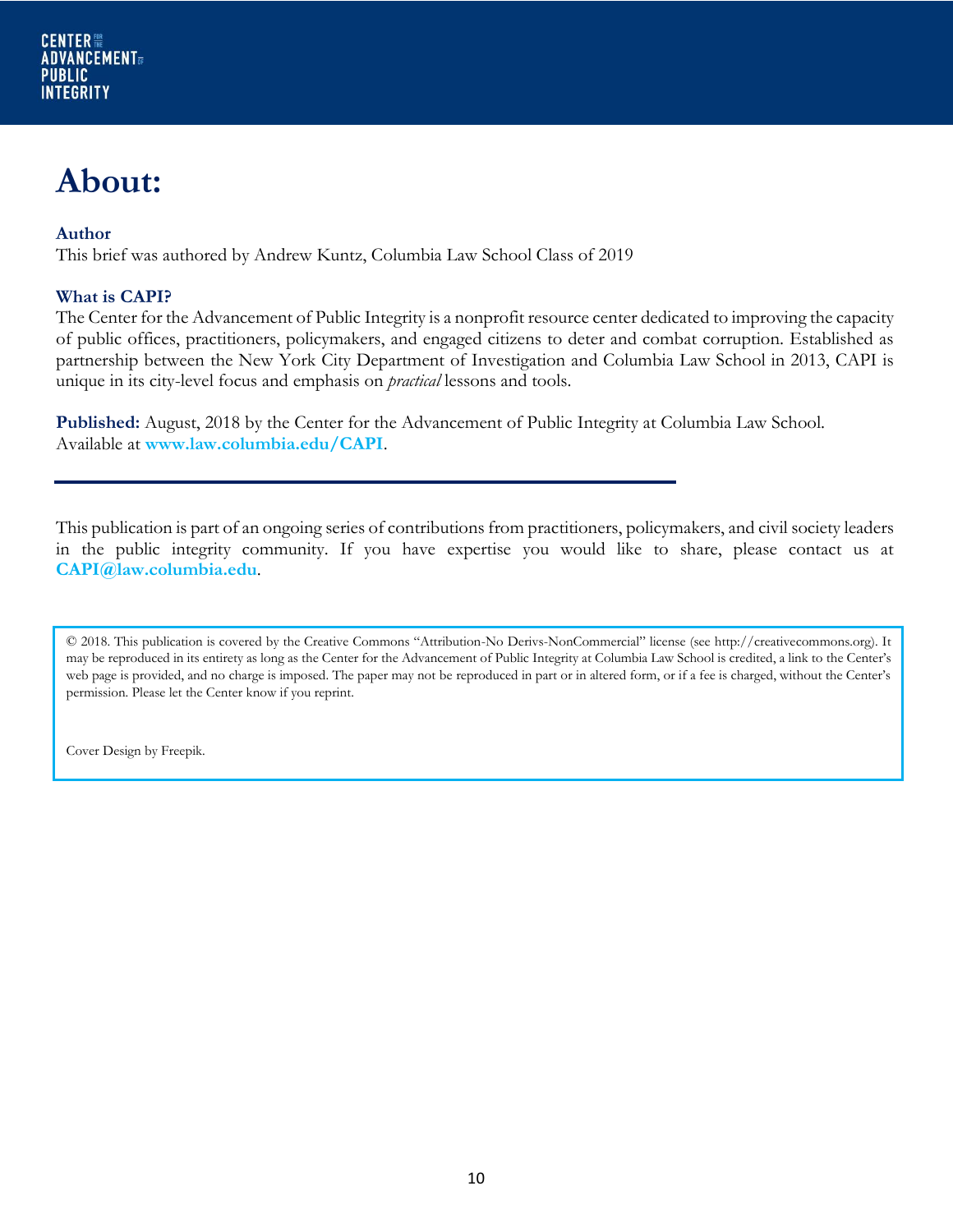#### ENDNOTES

www.metnews.com/articles/2015/perspectives102715.htm (tracing the card system back to at least 1923).

<sup>3</sup> Allison Steele, *Police Say Don't Confuse Courtesy Cards with a Free Pass,* PHILA. INQUIRER (June 7, 2010),

www.philly.com/philly/news/local/20100607\_Police\_say\_don\_t\_confuse\_courtesy\_cards\_with\_a\_free\_pass.html (noting that officers in Philadelphia don't necessarily honor the cards and that departments like the police in Toledo, Ohio, ended the system in 1990 after a scandal about breaks on tickets).

<sup>4</sup> Patrolmen's Benevolent Association of the City of New York, *Who We Are*, New York City Patrolmen's Benevolent Association, https://www.nycpba.org/about-the-pba/who-we-are/ (identifying the NYC PBA as representing approximately 24,000 members of the NYPD) (last visited 4/23/18 at 10:35 AM).

<sup>5</sup> *Police Union Cards Used to Get Cop Relatives Out of Minor Jams Are Selling on eBay Causing Fury Among City Officials,* Daily Mail (Jan. 6, 2013), www.dailymail.co.uk/news/article-2258257/Police-union-cards-used-cop-relatives-minor-jams-selling-eBay-causing-fury-city-officials.html; There is no source tracking the total number of such cards in distribution, but the NYC PBA has recently been reported as reducing the number of cards provided per year to active members from thirty to twenty and for retired members from twenty to ten. Leon Wolf, *NYPD Cops to Get Fewer 'Get Out of Jail Free' Cards to Give to Family and Friends- and They're Upset*, THE BLAZE (Jan. 22, 2018),

https://www.theblaze.com/news/2018/01/22/nypd-cops-to-get-fewer-get-out-of-jail-free-cards-to-give-family-and-friends-and-theyreupset.

<sup>6</sup> The badges that appear on association cards generally bear the name or initials of the organization but closely track the shape and coloration of the actual law enforcement authority the private organization is affiliated with.

<sup>7</sup> Note that the PBA card not only identifies the organizational hierarchy but also the assignment of the organization members within the actual NYPD. For example, indicating that Patrick J. Lynch, the President, is assigned to the 90th precinct.

<sup>8</sup> Corey Kilgannon, *A Perk for Friends of the Police, Now on eBay,* N.Y. TIMES (Jan. 11, 2006)

https://www.nytimes.com/2006/01/11/nyregion/a-perk-for-friends-of-the-police-now-on-ebay.html.

<sup>9</sup> The cards can be used as a way to extend thanks or to generate favor with a connection, such as a prosecutor, reporter, or a politician. <sup>10</sup> Kilgannon, *supra* note 7.

<sup>11</sup> *Id.* 

<sup>12</sup> Steele, *supra* note 2.

<sup>13</sup> *Id.*

<sup>14</sup> *Id.* 

<sup>15</sup> This may be an interesting project for a general survey, insofar as one could get a sample population.

<sup>16</sup> Or at least none available to the public, or that exist in written form. There are members only parts of the PBA and similar organizations websites. Though I doubt they'd write this out.

<sup>17</sup> Kevin Manahan, *PBA Cards: Do They Work, and Should They?*, NEW JERSEY (May 20, 2012),

www.nj.com/njvoices/index.ssf/2012/05/pba\_cards\_do\_they\_work\_and\_sho.html.

<sup>18</sup> *Id.*

<sup>19</sup> Thomas Tracy, *NYPD Officer Claims Cops Tossed Firecracker Over Ticket Quota,* N.Y. Daily News (Mar. 9, 2018),

www.nydailynews.com/new-york/nyc-crime/nypd-officer-claims-cops-tossed-firecracker-ticket-quota-article-1.3864103.

<sup>20</sup> *Id*.

<sup>21</sup> *Id.* 

<sup>22</sup> *Id.*

<sup>23</sup> Kilgannon, *supra* note 7. Again, though we have no data to show that a serious offense like driving while intoxicated might not be reduced to a traffic infraction and so on. There is a question as to whether the use of body cameras and car cameras might change the practice, but again the card is easy to slip along with your license, and even then, unless footage is always made public, the reviewing entity shares a vested interest with the police officer.

<sup>24</sup>Manahan, *supra* note 16; Steele, *supra* note 2.

<sup>25</sup> As a note, I use police officers and law enforcement interchangeable. The use of "police officers," or "officer" should be read to mean all types of law enforcement, including prosecutors.

<sup>26</sup> Steve McCartney & Rick Parent, Ethics in Law Enforcement 8.1 Police Subculture (British Columbia Ministry of Advanced Education 2012), available at https://opentextbc.ca/ethicsinlawenforcement/chapter/7-1-the-ethics-surrounding-discretion/.

<sup>27</sup> *Id.*

<sup>28</sup> *Id.*

<sup>29</sup> Exceptions to this can be where an officer uses force, is alleged to engage in profiling, or other conduct that generates specific attention.

<sup>1</sup> This is because of the robust use of the card system in New York City and the relative familiarity of the author with New York State law <sup>2</sup> Roger M. Grace, *'Courtesy Cards' Shield Bearer From Traffic Tickets*, METROPOLITAN NEWS-ENTERPRISE (Oct. 27, 2015),  $\overline{\phantom{a}}$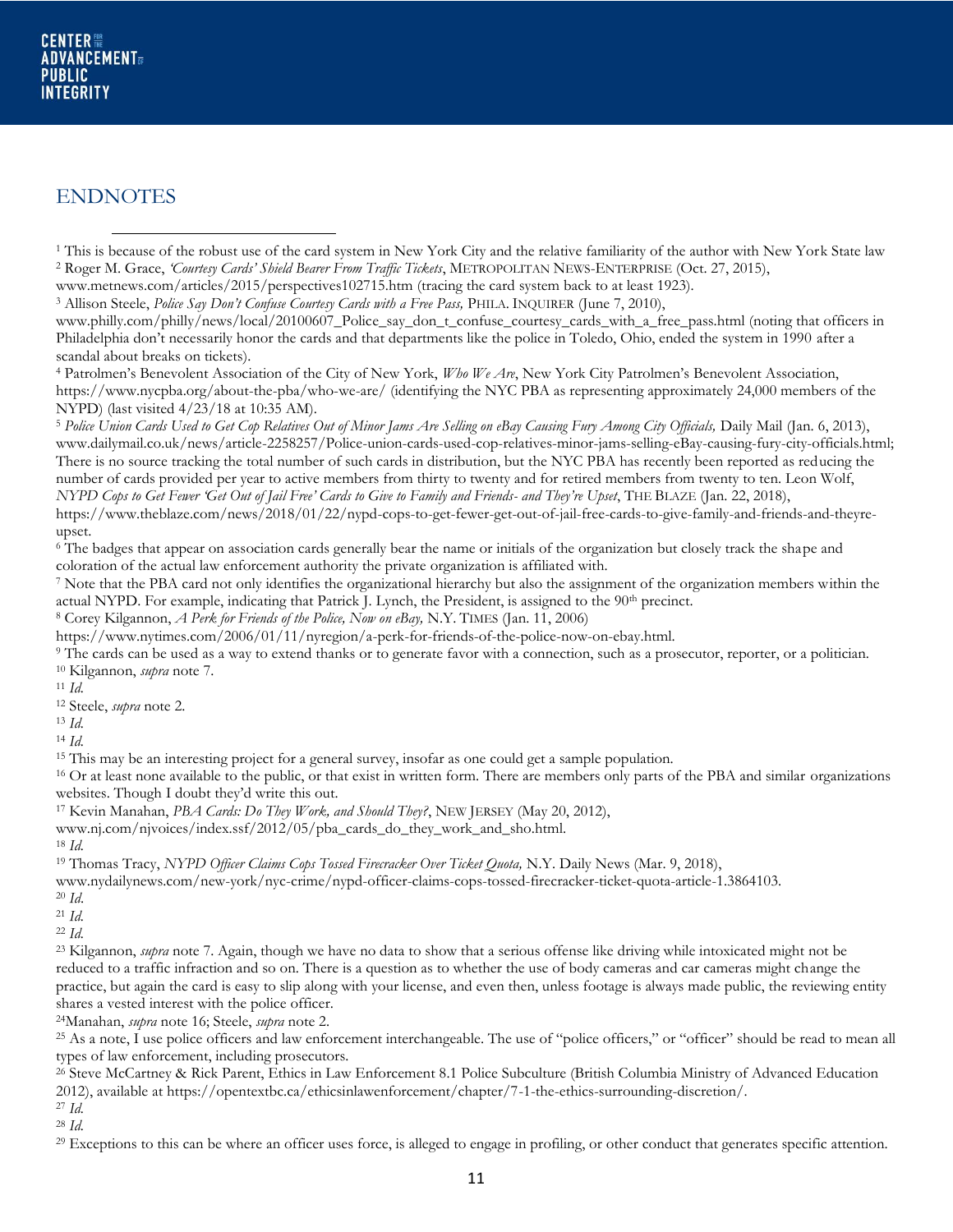<sup>30</sup> This may be, in part, because such an argument is admitting guilt in a way, as you are not arguing that the ticket or arrest was without basis but that you shouldn't have received it nonetheless.

<sup>31</sup> TRANSPARENCY INTERNATIONAL, *What is Corruption?*, https://www.transparency.org/what-is-corruption#define (last visited 4/23/18 at 2:02 PM).

<sup>32</sup> Kilgannon, *supra* note 7.

 $\overline{\phantom{a}}$ 

<sup>33</sup> People v. Flanagan, 28 N.Y.3d 644, 660-63 (2017).

<sup>34</sup> Kilgannon, *supra* note 7.

<sup>35</sup> Flanagan, 28 N.Y.3d 656 (quoting N.Y. PENAL LAW § 10.00[17]).

<sup>36</sup> This is even more doubtful when one considers that affiliate organizations use cards as a system of public relations with other officers, politicians, and judges. Though again it is true that such a person may get the same treatment by bringing up who they are, doing so runs the risk of it being recorded otherwise becoming known that they affirmatively tried to use their role as a public officer to get favorable treatment. Instead, the card system lets them do the same thing without saying a word, which would open them up to quotations, comment, and publication.

<sup>37</sup> I consider this question under New York law in part due to my own familiarity but more importantly because it would govern the robust PBA card system. Charging theories under federal law are outside the scope of this paper, and their exclusion should not be interpreted as a statement on their viability.

<sup>38</sup> N.Y. PENAL LAW § 195.00; N.Y. PENAL LAW § 200.00; N.Y. PENAL LAW § 205.50; N.Y. PENAL LAW § 210.00; N.Y. PENAL LAW § 190.25 (MCKINNEYS 2018). I note that other criminal provisions may be relevant, this is not intended to be a comprehensive assessment of all potential charging theories.

<sup>39</sup> N.Y. PENAL LAW § 210.00; N.Y. PENAL LAW § 190.25.

<sup>40</sup> How the officer that distributes the card is explored below. An officer that honors the card would also be chargeable under official misconduct on a nonfeasance theory, that they failed to perform their duty in order to obtain a benefit for their own friends that they gave cards to.

<sup>41</sup> The cardholder would be charged with bribery where they paid to obtain the card, as their payment affects a matter within the discretion of a public official.

<sup>42</sup> The affiliate organization would be charged with hindering prosecution because they actively take steps that impede the charging of offenses against individuals that violate the law. This is the least practical approach though, at least where the affiliate organization is the police union, though a separate private organization is more viable.

<sup>43</sup> My research was unable to identify any such prior prosecutions.

<sup>44</sup> N.Y. PENAL LAW § 195.00(1).

<sup>45</sup> People v. Feerick, 93 N.Y.2d 446, 448 (1999).

<sup>46</sup> *Id.*

<sup>47</sup> Flanagan, 28 N.Y.3d 656 (quoting Feerick, 93 N.Y.2d at 448 (internal quotations omitted)).

<sup>48</sup> *Id.* (internal quotations omitted).

<sup>49</sup> A public servant "means (a) any public officer or employee of the state or of any political subdivision thereof or of any governmental instrumentality within the state, or (b) any person exercising the functions of any such public officer or employee. The term public servant includes a person who has been elected or designated to become a public servant." N.Y. PENAL LAW § 10.00(15) (MCKINNEYS 2018). <sup>50</sup> Flanagan, 28 N.Y.3d at 656.

<sup>51</sup> Feerick, 93 N.Y.2d at 447; *see also*, Flanagan, 28 N.Y.3d 656 (affirming a conviction for official misconduct where the benefit was avoidance of the arrest of an individual under investigation).

<sup>52</sup> People v. Moreno, 953 N.Y.S.2d 202, 203 (N.Y. Sup. Ct., App. Div. 1st Dept., 2012).

<sup>53</sup> *Id.* (quoting People v. Rossi, 415 N.Y.S.2d 21 (N.Y. Sup. Ct., App. Div., 1st Dept., 1979).

<sup>54</sup> People v. Charles, 61 N.Y.2d 321, 326 (1984) (citing People v. Lafaro, 250 N.Y. 336, 342 (1929).

<sup>55</sup> *See*, N.X. v. Cabrini Medical Center, 97 N.Y.2d 247 (2002) (denying vicarious liability where a medical resident sexually assaulted a patient while dressed in the scrubs and bearing identification of the hospital on the grounds that the act was outside the scope of employment); compare, People v. Arcila, 152 A.d.3d 783 (N.Y. App. Div., 2nd Dept., 2017) (reversing dismissal of an indictment for official misconduct, and recognizing that an off-duty police officer who touched the breast and thigh of the complainant while displaying a police badge and threatening to give the complainant a ticket was legally sufficient to support a charge of official misconduct).

<sup>56</sup> People v. Gray, 172 Misc.2d 14, 14-17 (N.Y. Sup. Ct., Kings. Co., 1997) (denying a motion to dismiss charges of official misconduct where an off-duty police officer having a dispute with a store owner summoned police to the store, told the officer she was a police officer and wanted the owner arrested, and later told the owner she would use position as a police officer and attendant special relationship with the prosecutors to drop the case in exchange for \$5,000, because even though the officer was off-duty, her actions were within her colorable authority.